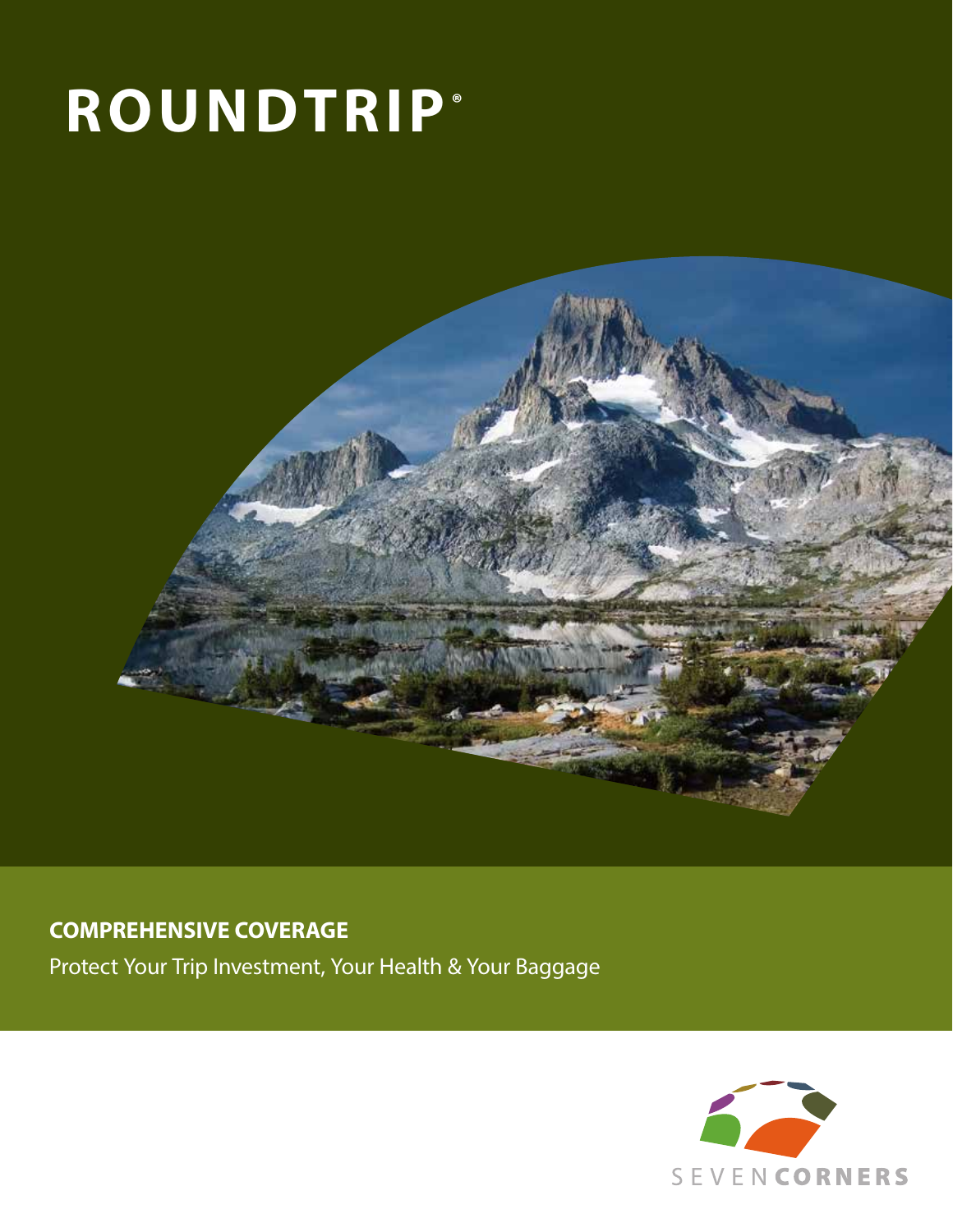## **CHOOSING ROUNDTRIP® SCHEDULE OF BENEFITS**

#### **WHY CHOOSE ROUNDTRIP?**

With RoundTrip, you receive a wide range of carefully chosen benefits to protect your trip cost, your health, & your baggage. You can feel confident knowing Nationwide Mutual Insurance Company stands behind RoundTrip. When you need coverage, it will be there. Well respected and with a strong financial history, Nationwide has consistently been rated "A" (Excellent) by AM Best.

As your policy administrator, Seven Corners will handle all of your insurance needs from start to finish. We will process your purchase, provide all documents, & handle any claims. In addition, our own 24/7 in-house travel assistance team, Seven Corners Assist, will handle your emergency and travel needs.

#### **WHY SHOULD YOU BUY?**



**Protect Your Investment** – should a sudden illness prevent you from taking your trip of a lifetime, don't lose everything you spent on your trip. Let us cover it so you can take your trip later.

**Protect Your Health** – if you become sick or injured while traveling, your health insurance here at home may not cover it. Make sure you are protected to prevent a financial hardship.

**Protect Your Belongings** – You bought a new wardrobe for this trip. Make sure you can replace it if it is stolen or damaged during your trip.

#### **TRIP CANCELLATION & INTERRUPTION**

Covers non-refundable, prepaid trip costs if you are unable to take your trip due to:

| Sickness, Injury or Death   | Felonious Assault           |
|-----------------------------|-----------------------------|
| Death or Hospitalization of | Military Duty for           |
| <b>Host at Destination</b>  | Natural Disaster Relief     |
| Jury Duty                   | Termination/Layoff/Transfer |
| Ouarantine                  | Weather                     |
| Court-Ordered Appearance    | Terrorist Incident          |
| <b>Traffic Accident</b>     | Bankruptcy/Default          |
| Residence Uninhabitable     | Natural Disaster            |
| Strike                      | Hijacking                   |

Single Occupancy - We will pay the increased cost in your per person occupancy rate if your traveling companion's or family member's trip is delayed, canceled, or interrupted for a covered reason.

| <b>BENEFIT</b>                                | <b>PER PERSON LIMIT</b>            |
|-----------------------------------------------|------------------------------------|
| Trip Cancellation                             | Tour Cost to a maximum of \$20,000 |
| Trip Interruption                             | Up to 150% of tour cost maximum    |
| Trip Delay                                    | \$500                              |
| Missed Cruise Connection                      | \$500                              |
| <b>Emergency Medical Expense</b>              | \$75,000                           |
| Emergency Medical Evacuation/<br>Repatriation | \$350,000                          |
| Lost Baggage/Personal Effects                 | \$1,000                            |
| Baggage Delay                                 | \$200                              |
| 24-Hour AD&D                                  | \$10,000                           |
| Common Carrier AD&D                           | \$25,000                           |
| <b>Travel Assistance Services</b>             | Included                           |
| Optional Flight Accident per Trip             | \$100,000; \$250,000; or \$500,000 |
| Optional Collision Damage Waiver<br>(CDW)     | \$35,000                           |

## **YOUR BENEFITS**

#### **TRIP DELAY**

Reimburses you once for additional transportation, meals, accommodations & non-refundable, unused prepaid expenses if delayed 12 or more hours en route to/from your trip. *(Separate coverage reasons apply.)*

#### **MISSED CONNECTION**

Reimburses you for additional transportation costs to join your cruise, if you miss your cruise due to flight cancellation or a flight delay of 3 or more hours. This benefit also covers accommodations, meals, and nonrefundable trip payments for the unused portion of the cruise. *(Separate coverage reasons apply.)* 

#### **EMERGENCY MEDICAL EXPENSE**

Covers medical treatment for a sickness or injury which occurs during your trip.

### **EMERGENCY MEDICAL EVACUATION/REPATRIATION**

- We will evacuate you to the nearest appropriate medical facility if medically necessary.
- If you are hospitalized more than 7 days, we will transport dependent children home if traveling with you. Also, we will send a person chosen by you to/from your bedside if you are traveling alone.
- If you die while traveling, we will return your remains to your residence in the United States or to your place of burial.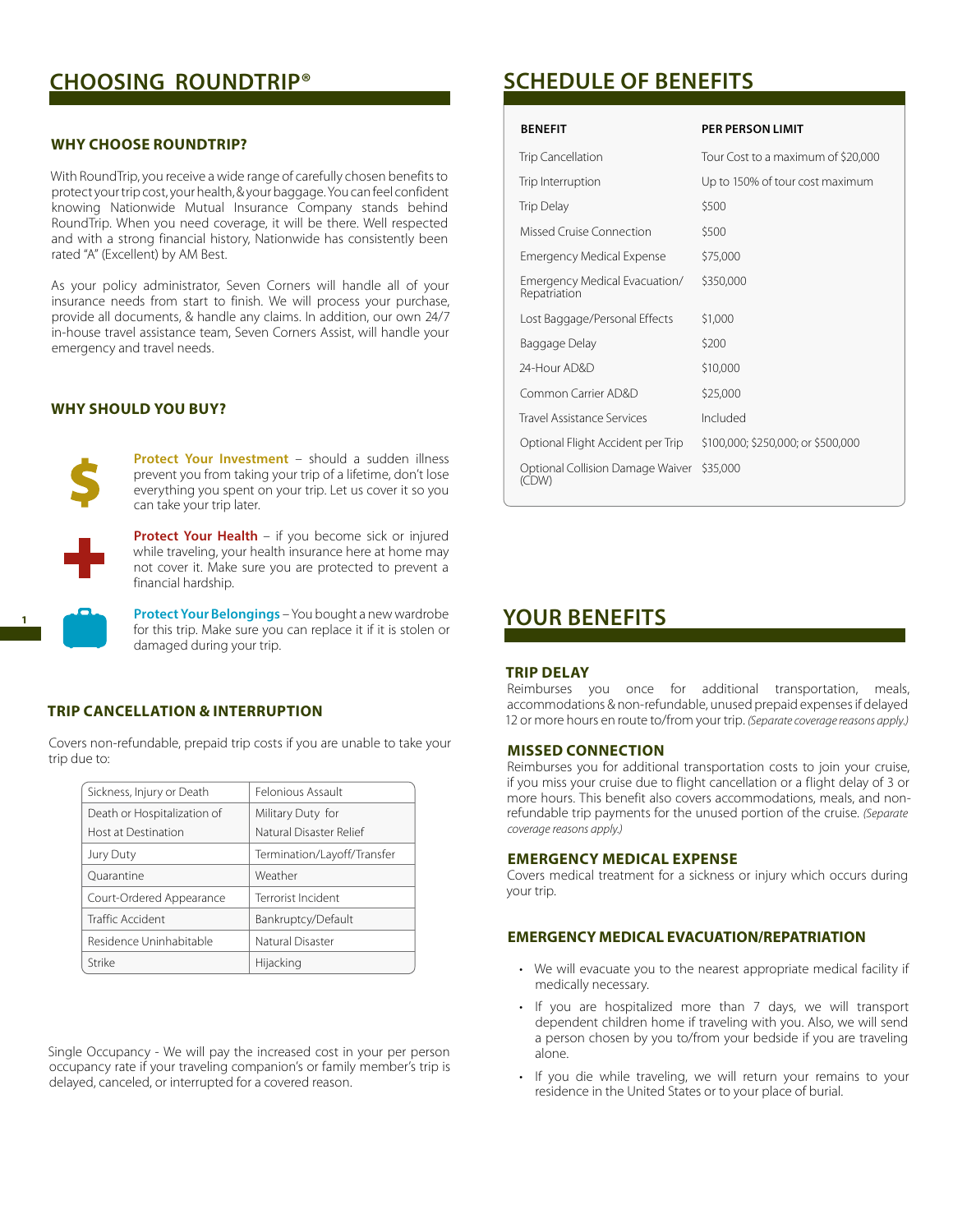## **YOUR BENEFITS**

#### **BAGGAGE & CHECKED BAGGAGE DELAY**

Covers loss, theft & damage to baggage & personal effects. Also reimburses you for personal effects if your bags are delayed more than 24 hours. *These benefits are secondary to other coverage.*

#### **ACCIDENTAL DEATH & DISMEMBERMENT (AD&D)**

Pays benefits for death, loss of limbs, or loss of sight due to an accident occurring while on your trip.

#### **OPTIONAL COVERAGES**

These optional benefits are provided if you select them & pay the additional cost.

**Optional Flight Accident Coverage - Pays additional AD&D benefits** due to an accident occurring while you are a passenger on an aircraft.

**Optional Collision Damage Waiver -** Provides rental car coverage while on your trip.

#### **PRE-EXISTING MEDICAL CONDITIONS**

Pre-existing conditions are covered if you enroll in this plan within 10 days of the initial trip deposit. You must also buy coverage for the full cost of your trip.

**A PRE-EXISTING CONDITION** is any injury, sickness or condition of you, your traveling companion, or your family member booked to travel with you which within 60 days prior to the effective date of coverage (a) first manifested itself or exhibited symptoms that would have caused one to seek diagnosis, care or treatment; (b) required taking prescribed drugs or medicine, unless the condition for which the prescribed drug or medicine is taken remains controlled without any change in the required prescription; or (c) required medical treatment or treatment was recommended by a physician.

**\*Initial Trip Deposit** - means the first day any payment has been applied towards your land/air/sea arrangements.

## IMPORTANT **INFORMATION**

When paying for your trip, please save all documents, as this information will be required to process any claim.

*Please see your policy for a list of items excluded from coverage.*

*This brochure is intended as a brief summary of benefits and services. It is not your policy. If there is any difference between this brochure and your policy, the provisions of the policy will prevail. Benefits and premiums are subject to change.*

Underwritten by Nationwide Mutual Insurance Company and affiliated companies.

(Nationwide Insurance and the Nationwide framemark are service marks of Nationwide Mutual Insurance Company.)



## **PROGRAM COST**

| <b>Trip Cost</b><br><b>Per Person</b> | Rates Effective: 03/10/15<br><b>Plan Rate</b><br>(per person based on age on the purchase date)<br>The rates below are for trips from 1 through 30 days long.** |          |          |                                                                   |          |
|---------------------------------------|-----------------------------------------------------------------------------------------------------------------------------------------------------------------|----------|----------|-------------------------------------------------------------------|----------|
|                                       | 0 to 34                                                                                                                                                         | 35 to 55 | 56 to 64 | 65 to 70                                                          | 71 to 80 |
| $50*$                                 | \$16                                                                                                                                                            | \$25     | \$32     | \$45                                                              | \$53     |
| $$1 - $500$                           | \$23                                                                                                                                                            | \$32     | \$41     | \$60                                                              | \$70     |
| $$501 - $1,000$                       | \$32                                                                                                                                                            | \$44     | \$63     | \$83                                                              | \$98     |
| $$1,001 - $1,500$                     | \$41                                                                                                                                                            | \$55     | \$80     | \$107                                                             | \$126    |
| $$1,501 - $2,000$                     | \$51                                                                                                                                                            | \$70     | \$102    | \$135                                                             | \$159    |
| $$2,001 - $2,500$                     | \$73                                                                                                                                                            | \$98     | \$127    | \$192                                                             | \$226    |
| $$2,501 - $3,000$                     | \$83                                                                                                                                                            | \$113    | \$157    | \$231                                                             | \$272    |
| $$3,001 - $3,500$                     | \$94                                                                                                                                                            | \$126    | \$187    | \$271                                                             | \$319    |
| $$3,501 - $4,000$                     | \$104                                                                                                                                                           | \$140    | \$221    | \$316                                                             | \$372    |
| $$4,001 - $4,500$                     | \$118                                                                                                                                                           | \$160    | \$257    | \$363                                                             | \$427    |
| $$4,501 - $5,000$                     | \$133                                                                                                                                                           | \$179    | \$292    | \$409                                                             | \$481    |
| \$5,001 - \$5,500                     | \$194                                                                                                                                                           | \$262    | \$369    | \$478                                                             | \$563    |
| $$5,501 - $6,000$                     | \$213                                                                                                                                                           | \$287    | \$404    | \$525                                                             | \$617    |
| $$6,001 - $6,500$                     | \$231                                                                                                                                                           | \$313    | \$440    | \$569                                                             | \$670    |
| $$6,501 - $7,000$                     | \$253                                                                                                                                                           | \$341    | \$481    | \$624                                                             | \$734    |
| \$7,001 - \$8,000                     | \$277                                                                                                                                                           | \$375    | \$527    | \$685                                                             | \$805    |
| \$8,001 - \$9,000                     | \$313                                                                                                                                                           | \$423    | \$596    | \$772                                                             | \$908    |
| \$9,001 - \$10,000                    | \$350                                                                                                                                                           | \$473    | \$665    | \$863<br>Coverage must be purchased for the full cost of the trip | \$1,015  |

*Coverage must be purchased for the full cost of the trip. Ages 81+ are not eligible to purchase coverage.*

*\*Note: If you purchase the \$0 category- there is no Trip Cancellation. Trip Interruption only covers return air up to \$1,000 per person. All other benefits apply.*

#### **\*\*For Trips 31 - 90 days, an additional cost per person per day is required:**

| Age     |  |                | 0 to 34 35 to 55 56 to 64 65 to 70 71 to 80 $\dagger$ |
|---------|--|----------------|-------------------------------------------------------|
| Per Day |  | S4 S5 S6 S9 S9 |                                                       |

† Travelers age 80+ may not purchase coverage for a trip longer than 30 days.

For trip cost between \$10,001 and \$20,000, contact your producer or Seven Corners for the rate.

## SEVEN CORNERS **ASSIST**

#### **WE ARE HERE TO HELP**

What happens if you become ill in a remote area without appropriate medical care? We will make sure you receive the care you need! If necessary, we will arrange and pay to evacuate you to the nearest appropriate medical facility.

**24/7 Travel Assistance** – We can provide local weather details, currency rates, embassy contact information, interpreter referrals, help with lost passport recovery, & pre-trip information including inoculation & visa requirements.

**24/7 Medical Assistance** – We can help you locate appropriate medical care, arrange second opinions, arrange emergency medical evacuations, medical transportation home after treatment, escorts & transportation for unaccompanied children, and medical record transfers.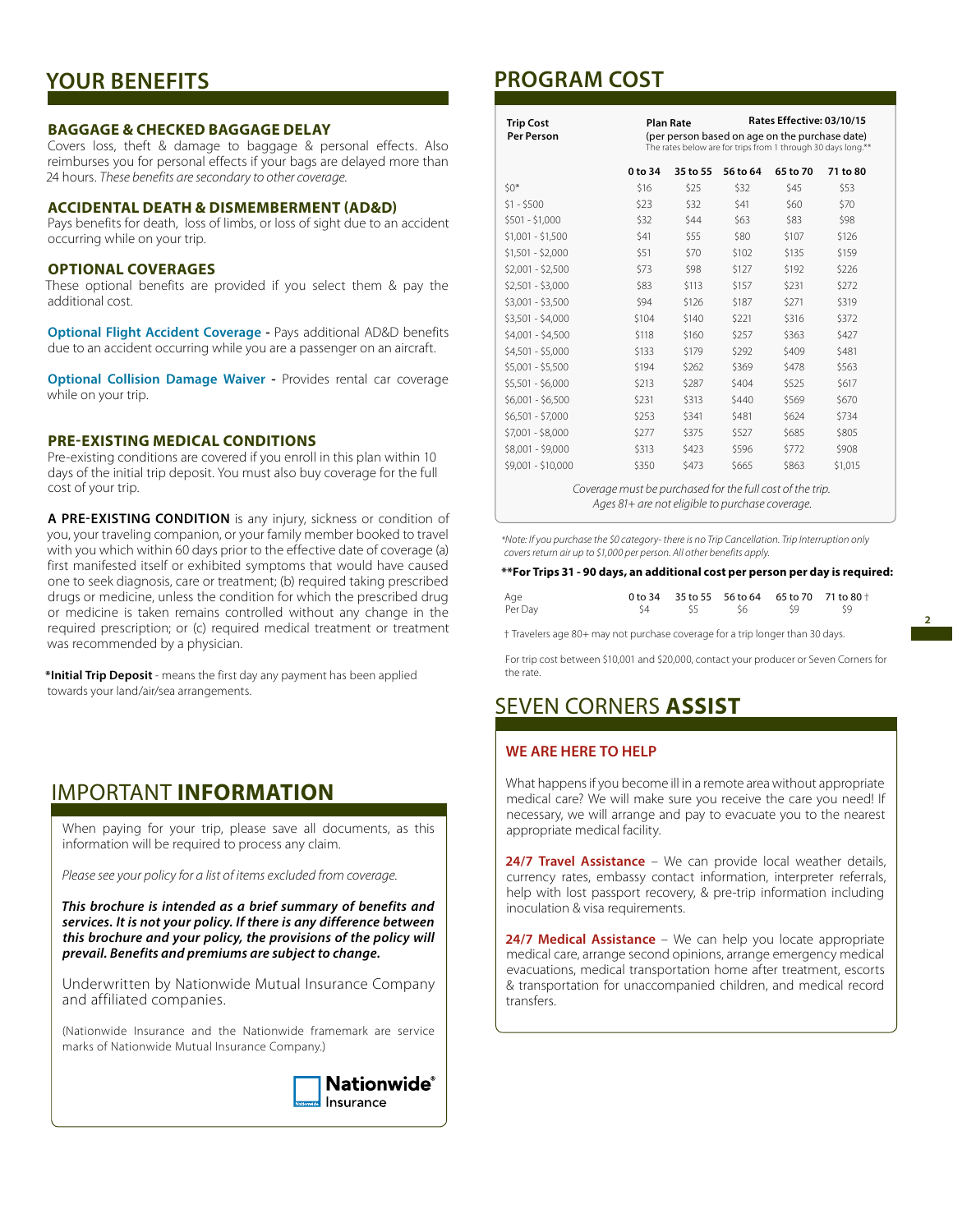# **ROUNDTRIP**® ENROLLMENT FORM

#### **AGENT #** 2426

**All applicants must be located within the United States at the time of purchase.** 

#### **APPLICANT** INFORMATION

*(First Name – Middle Name – Last Name)*

|                                              | Sex: M F |  |
|----------------------------------------------|----------|--|
|                                              |          |  |
| Birth Date (MM/DD/YYYY) _________/ ________/ | Sex: M F |  |
|                                              |          |  |
| Birth Date (MM/DD/YYYY) / / /                | Sex: M F |  |
|                                              |          |  |
| Birth Date (MM/DD/YYYY) / / /                | Sex: M F |  |

### **TRIP** INFORMATION

| Trip Start Date (MM/DD/YYYY) / / /<br>Trip End Date (MM/DD/YYYY) / / /    |
|---------------------------------------------------------------------------|
| Destination:<br>(Please list all if there is more than one.)              |
| Name of Travel Supplier: _<br>(Airline, Tour Operator, Cruise Line, etc.) |

## **PERSONAL** INFORMATION

| (must be a U.S. address)                                                                                            |  |
|---------------------------------------------------------------------------------------------------------------------|--|
|                                                                                                                     |  |
| Phone: $\left( \begin{array}{ccc} & & \end{array} \right)$ Fax: $\left( \begin{array}{ccc} & & \end{array} \right)$ |  |
|                                                                                                                     |  |
| (For AD&D and optional Flight Accident Coverage)                                                                    |  |

#### **METHOD** OF PAYMENT

 $\overline{a}$ İ

| □ Check/Money Order Payable to Seven Corners                                                                                                                                                                                  |                                                    |  |
|-------------------------------------------------------------------------------------------------------------------------------------------------------------------------------------------------------------------------------|----------------------------------------------------|--|
| $\Box$ Visa                                                                                                                                                                                                                   | $\Box$ MasterCard $\Box$ Discover/Novus            |  |
| $\Box$ Diners Club $\Box$ American Express<br>Signature is required below for all methods of payment.                                                                                                                         |                                                    |  |
|                                                                                                                                                                                                                               |                                                    |  |
|                                                                                                                                                                                                                               | Expiration Date: $\angle$ / ______ Phone: $(\_\_)$ |  |
| Name on Card: The contract of the contract of the contract of the contract of the contract of the contract of the contract of the contract of the contract of the contract of the contract of the contract of the contract of |                                                    |  |
| Billing Address: ________________                                                                                                                                                                                             |                                                    |  |

*Any person who, with intent to defraud or knowing that he/she is facilitating a fraud against an Insurer, submits an*  application or files a claim containing a false or deceptive statement is guilty of insurance fraud. Plan costs are non-<br>refundable after 10-day review period. (Residents of NY and WA: plan costs are considered non-refunda *purchase.) I declare that I have read & understand the terms & conditions of this product. Whenever coverage provided by this policy would be in violation of U.S or appropriate state law, including U.S. economic or trade sanctions, such*  coverage will be null & void. I understand that pre-existing conditions, as defined in the policy, are not covered unless<br>I buy this insurance within 10 days of my initial trip deposit & buy coverage for the full cost of m *persons listed on this application are currently located in the United States.* 

#### **ROUNDTRIP** - RATE CALCULATION

*Plan must be purchased prior to departure for the FULL cost of Trip.* 

Please choose the corresponding Plan Rate for each traveler's trip cost from the  **"Program Cost"** section of this brochure.

|                                              | <b>Trip Cost</b> |            | Plan Rate* |
|----------------------------------------------|------------------|------------|------------|
| Primary Applicant                            |                  |            |            |
| Applicant 2                                  |                  |            |            |
| Applicant 3                                  |                  |            |            |
| Applicant 4                                  |                  |            |            |
| *Plan Rate must be listed for all travelers. |                  |            |            |
|                                              |                  | $Cost A =$ |            |

#### **FOR TRIPS** OF 31 – 90 DAYS *(if applicable)*

*Include departure and return dates in calculation. For trips 31 - 90 days, there is an additional daily charge per person. Please see the* **"Program Cost"** *section for details.*

| Primary     | # of Days Over 30 | X | Rate per day |  | CostB  |
|-------------|-------------------|---|--------------|--|--------|
| Spouse      |                   |   |              |  |        |
|             | # of Days Over 30 |   | Rate per day |  | CostB  |
| Dependent 1 |                   |   |              |  |        |
|             | # of Days Over 30 |   | Rate per day |  | CostB  |
| Dependent 2 |                   |   |              |  |        |
|             | # of Days Over 30 |   | Rate per day |  | Cost B |

#### **Total Base Plan Cost (C) = Cost A + Cost B =** \$

 *Cost C*

#### **OPTIONAL FLIGHT COVERAGE -** PER PERSON (CHOOSE ONE)

| \$100,000 Protection for \$9 x  |                      |        |
|---------------------------------|----------------------|--------|
|                                 | Total # of Travelers | Cost D |
| \$250,000 Protection for \$22 x |                      |        |
|                                 | Total # of Travelers | Cost D |
| \$500,000 Protection for \$45 x |                      |        |
|                                 | Total # of Travelers | Cost D |

#### **OPTIONAL COLLISION DAMAGE WAIVER** (RENTAL CAR COVERAGE)

*(Not available for NY, OR, and TX residents)*

| \$35,000 Protection for      |                 |        |
|------------------------------|-----------------|--------|
| \$7 per day per car rental x |                 |        |
|                              | Total # of Days | Cost F |

**TOTAL** RATE CALCULATION Plan costs are non-refundable after 10-day review period. *(Residents of NY and WA: plan costs are considered non-refundable at the time of purchase.)* 

| Total Base Plan Cost $(C) + D + E$         | $=$ |         |
|--------------------------------------------|-----|---------|
| Non-Refundable Processing Fee              |     | \$ 5.00 |
| Total Amount Due                           |     |         |
| Total Amount Due is authorized as payment. |     |         |

#### **COMPLETING YOUR APPLICATION**

Please complete the attached application in full or apply online. *Total plan cost is due at the time of application, & benefits must be purchased for the full cost of the trip.* Also, a signature in the method of payment section of this application is required. If paying by check or money order, make payable to Seven Corners & mail with your application. If paying by credit card, you may mail or fax to us. *(Originals are not required if the application is faxed with credit card payment.)*